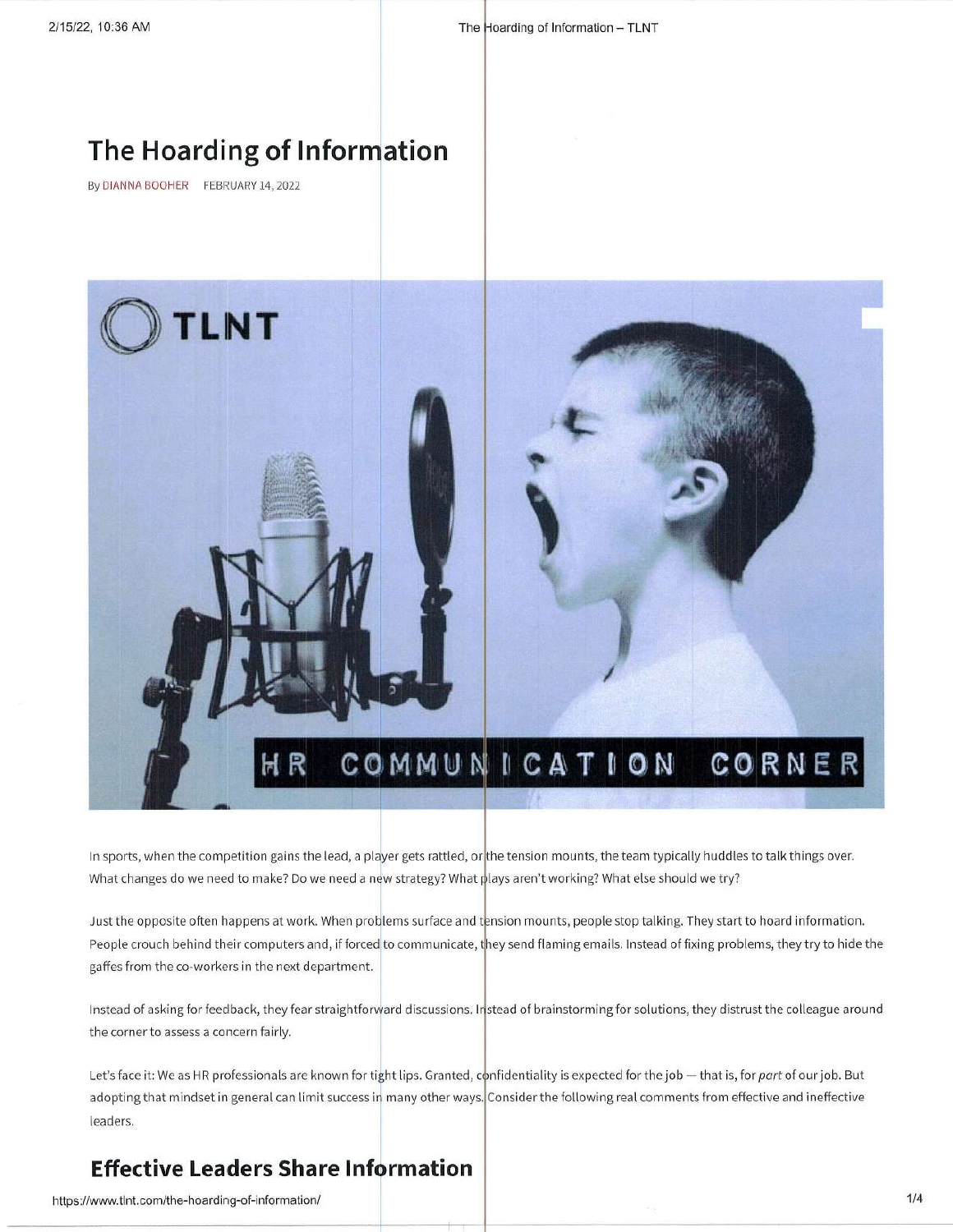These examples make such leaders easy to spot in your organization:

"We have a senior project manager who supervises several teams, sits ih on many teleconferences, and attends industry conference: frequently. As soon as he gets back to the office, he takes the initiative t<mark>o email a list of summarized items of important information to the res</mark>t of his staff who didn't get to attend. His note simply says something like, 'Just in case you were busy and missed it…' He's very effective with his team and wetl-liked."

"Whatever the boss knows, she passes on quickly in a daily staff meeting with her direct reports. That makes it easy to plan our priorities for the day and to stay in tune with customers,"

"The culture in the department where I used to work was this: 'Try to make your footprint look really small.' But my new boss doesn't buy into that. We've been the acquired company on several occasions. And he never 'hid out' in fear like others did. His attitude is always, 'We'd like to work with you, the acquirer, and share our information. We handle change well.' People always respect him for that."

## Ineffective Leaders Hoard <sup>I</sup>

Likewise, you can easily spot the frightened, the insecure, or the overwhelmed:

"We have a guy we call 'The White Knight.' We'll be working on a client project with, say, 10 steps. He'll tell the consultants involved only eight of them. Then when they can't get the project to fly, he comes in at the last minute with the missing information and 'saves the day.' He does this repeatedly — and has created huge animosity…. Many very good p<mark>eople are looking for other jobs."</mark>

"The president of our division eventually died of a heart attack — paran<mark>oid to share information. Being the only one with all the informatior</mark> put him in total control. He didn't even want us to meet without him. It|got so bad that people wouldn't speak up at all. It cost the company millions of dollars."

"We had a senior engineer who'd never shared any of his experience. Oµr team would spend all this effort on a time-consuming study. And just after we'd finish and report the results, *then* she'd co<mark>me forward to refu</mark>te the study — with information that she'd had all along. Rather than contribute upfront, she wanted to prove that she was smarter than we younger engineers. It was a habitual attitude of hers."

## How to Be a Hero When It Comes to Communication Habits

If you pass on key information quickly, consistently, and accurately, chances are, you're well on your way to becoming a hero.

Why? Those leaders who share information demonstrate competence in critical skills and attitudes:

- Strategic thinking
- Teamwork
- Self-confidence
- Maturity
- Common sense

Those who hoard information demonstrate:

- Limited vision
- Territorialism
- Poor self-management and organizational skills
- Pettiness and insecurities